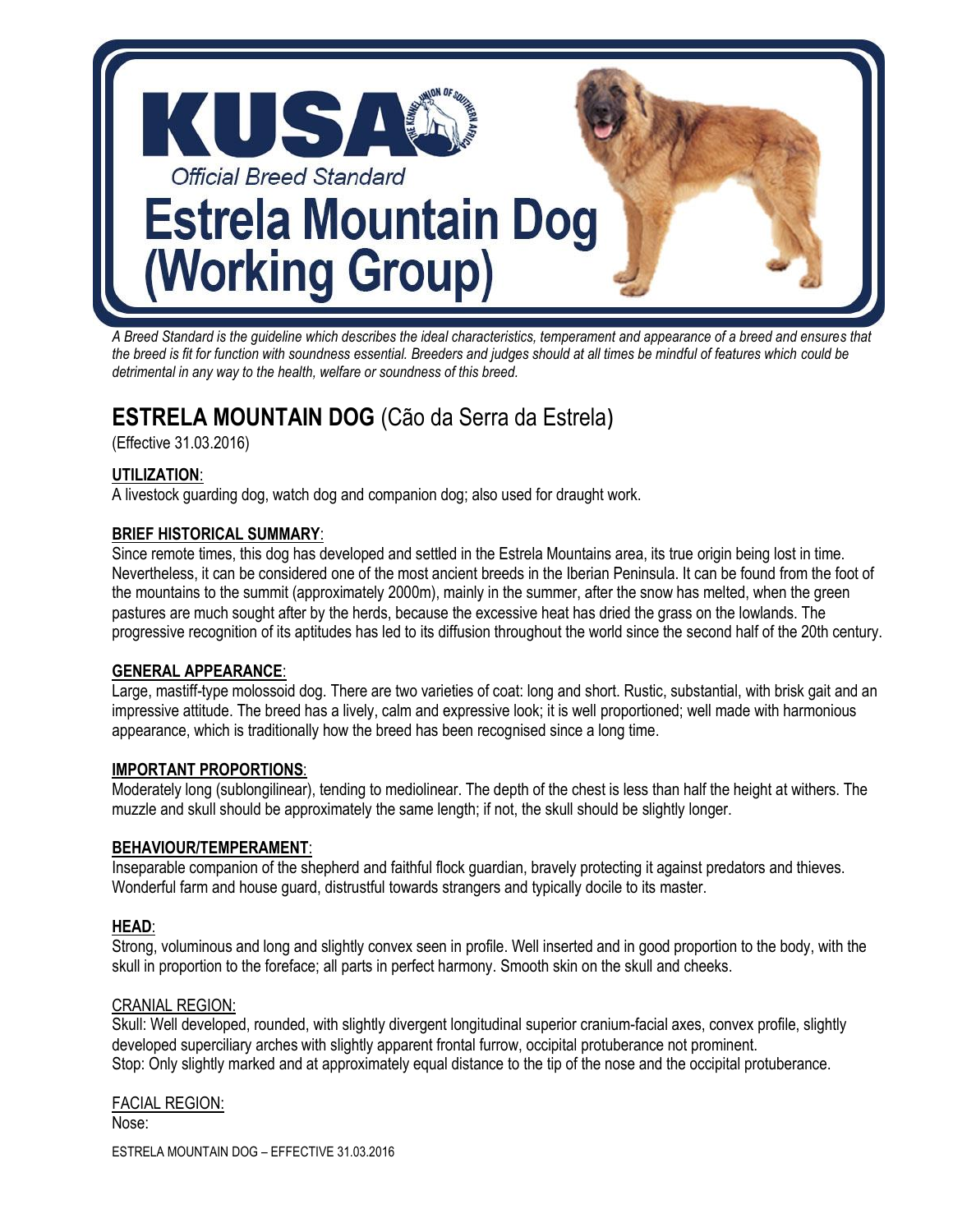Straight and in line with nosebridge; well opened nostrils; large and black.

Muzzle:

Long, tapering to the tip, without being pointed; tends to be straight but very slightly convex at the tip. Lips:

Well-developed but not thick, well overlapping, not pendulous; mucous membrane of mouth, palate and edges of lips with intense black pigmentation.

Jaws/Teeth:

Clean cut mouth with well-developed jaws; full dentition with strong, white, well implanted and close-fitting teeth, preferably with scissors bite, pincer bite acceptable.

Eyes:

Medium sized, tending to small, oval shaped, level set, equal in size and well open, with a keen and calm expression; preferably dark amber in colour. Close fitting lids with black rims. Eyebrows slightly apparent.

Ears:

Set on at medium height; hanging, carried falling backwards and laterally against the side of the head, with inner edge visible (so called rose-ear); thin, triangular, rounded at the tip; small in comparison to the body.

# **NECK**:

Short, straight and thick; well set and well connected into the shoulders; with a slight dewlap, not exaggerated.

# **BODY**:

Topline: Straight. Almost level.

Back: Preferably short, well-muscled.

Loin: Short; broad; well-muscled; well connected to the croup.

Croup: Slightly sloping; short, broad and muscled. Height at croup should be equal or slightly superior to the height at the withers.

Chest: Broad; deep; well sprung without being cylindrical; well let down to the elbow or slightly below it. Underline and belly: The underline should rise gradually but smoothly from sternum to the groin; belly not too wide, in proportion to the animal's substance and harmoniously connected to the body.

# **TAIL**:

Set on at medium height; long; thick; carried below the horizontal, scimitar-shaped, with a hook at the end. At rest it hangs naturally between the thighs, reaching at least the hock; when excited and in motion, the tail rises above the horizontal, curving upward and forward, sideways and downward, without being carried over the croup. It should be well furnished with hair, and feathered in the long-haired variety.

# **LIMBS**

# FOREQUARTERS:

General appearance: Upright with strong bone and thick joints, moderately open angulation, with easy movement. Forearms: Straight, parallel, long, with strong bone and almost cylindrical in shape.

Forefeet: Proportioned, neither too round nor too long, between cat and hare feet (not splayed); thick, tight toes with abundant hair between toes and pads; dark nails, preferably black, well developed; pads thick and hard.

# HINDQUARTERS:

General appearance: Upright, strong bone with thick joints, moderately open angles, with easy movement. Hock: Slightly let down; moderately open, neither turned in nor out.

Metatarsus (rear pastern): Vertical, almost cylindrical. Possible presence of single or double dewclaws. Hind feet: Identical to the forefeet.

# **GAIT/MOVEMENT**:

Sound and easy movement.

# **COAT**

HAIR:

Strong, very abundant, slightly coarse, without excessive harshness, the texture is similar to goat hair. The undercoat is composed of fine hair, short, abundant and entangled, normally lighter in colour than the outer coat.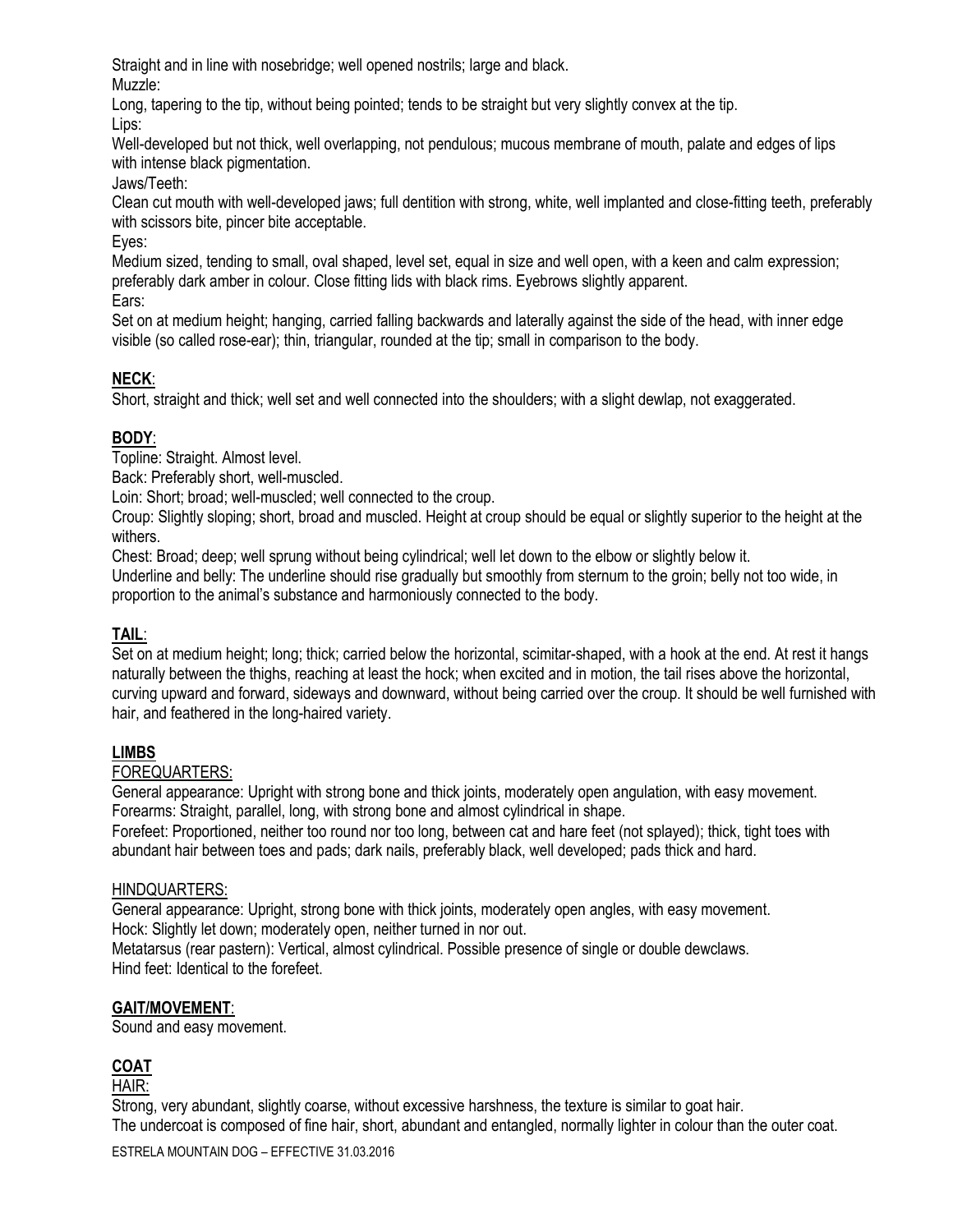- Long-haired variety: Straight or slightly wavy top coat, uneven in some areas. It is shorter and moredense on the limbs, below the elbows and hocks, as well as on the head; on the ears, it becomes gradually shorter from the base to the tip, becoming thinner and softer. It is longer on the tail, which is bushy, thick and feathered, around the neck and throat and on the buttocks, which are abundantly feathered, as well as the back side of the forearms.

- Short-haired variety: Short hair, evenly distributed over the body, slightly shorter on the head and limbs, without feathering.

#### COLOUR:

The following colours are accepted and considered typical:

- Solid: yellow, fawn and grey in all ranges of colour intensity;
- Wolf Grey: fawn, yellow and grey tones, commonly in lighter and darker shades.
- Brindle: Fawn, yellow or grey base colour with blackish brindling.

In the cranium-facial area, a dark coloured mask is typical. White markings are admitted only at the extremities of fore- and hind feet and on a small extension on the lower region of neck and chest.

#### **HEIGHT AND WEIGHT**:

Height at the withers: Males: 65-73 cm. Females: 62-69 cm. Tolerance: + 2 cm. Weight: Males: 45-60 Kg. Females: 35-45 Kg.

#### **FAULTS**:

Any departure from the foregoing points should be considered a fault and the seriousness with which the fault should be regarded should be in exact proportion to its degree and its effect on the health and welfare of the dog.

- Appearance: General bad appearance, thinness or obesity.
- Height: Outside the limits set by the standard, but within 2 cm tolerance at the upper limit.
- Head: Narrow, long and pointed.
- Eyes: Light coloured.
- Ears: Incorrectly set, too long, thick or rounded tips. Hanging completely flat.
- Tail: Carried over the back. Absence of hook.
- Colour: Absence of dark mask.

#### **SEVERE FAULTS**:

- Behaviour: Animals showing nervous unbalance with signs of shyness.
- Nose: Pale coloured nostrils, partly unpigmented nose.
- Ears: Cropped.
- Tail: Docked or rudimentary.
- Coat:
- Hair somewhat different from the described type.
- Height: Males: Under 65 cm or over 75 cm. Females: Under 62 cm or over 71 cm

#### **DISQUALIFYING FAULTS** :

- Aggressive or overly shy dogs.
- Any dog clearly showing physical or behavioural abnormalities shall be disqualified.
- Type: Atypical.
- Head: Very narrow, very long and very pointed completely lacking molossoid type.
- Jaws: Undershot or overshot.
- Eyes: Wall eyes or difference in size.
- Tail: Anurous.
- Coat: Hair completely atypical.
- Colour: Any colour not mentioned in the standard. Albinism.